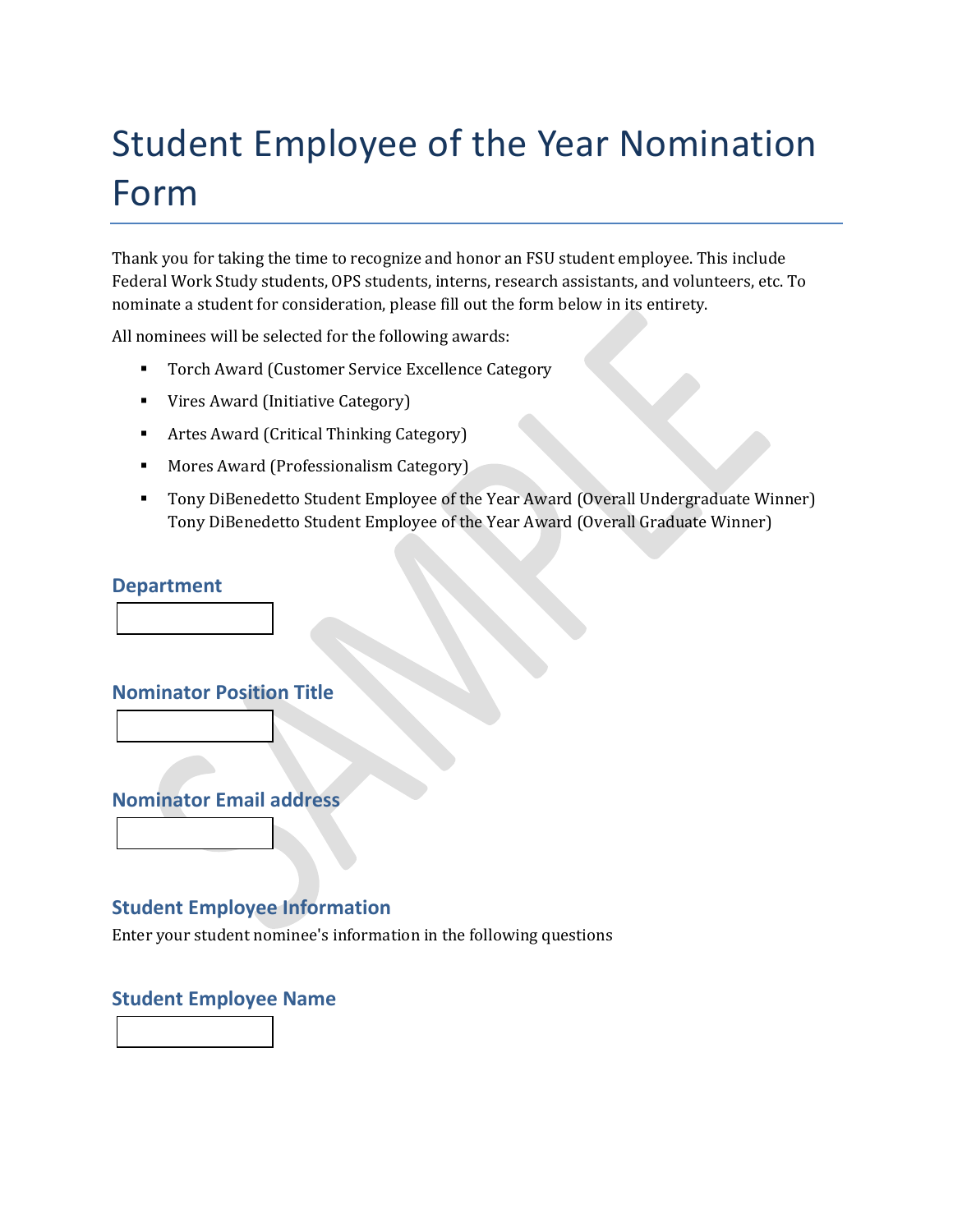#### **Academic Classification**

- $\bigcirc$  Undergraduate Student
- Graduate Student

#### **Student Employee Email Address**

**Student Employee Department**

#### **Student Employee Position Title**



For FSU students to participate and be nominated for the awards above, they must meet the minimum qualifications: Degree-seeking student (undergraduate or graduate) currently enrolled in a minimum of 6 credit hours Nominees may be undergraduate/graduate students as Student Assistants, Federal Work Study, Student Interns, Student Ambassadors, or Graduate/Teaching/Research Assistants, etc.

Must be:

- Employed by Florida State University for a minimum of 3 months at time of nomination Students must be in good academic standing with the university
- Pursuing degree at either FSU Tallahassee, FL or FSU Panama City, FL campuses.

All Students Nominated and meeting the above criteria will be considered for Overall Awards, and awards recognizing Professionalism, Initiative, Critical Thinking, and Customer Service. Please include information in all categories in order for your nomination to be considered.

## **Please describe the Student Employee's demonstration of each skill.**

Be descriptive! The Selection Committee will use what is written here to pick the winner of each category and the overall winners. For an example of a quality nomination, see the Awards and Nominations section of the SEOTY website - http://career.fsu.edu/Faculty/SEOTY.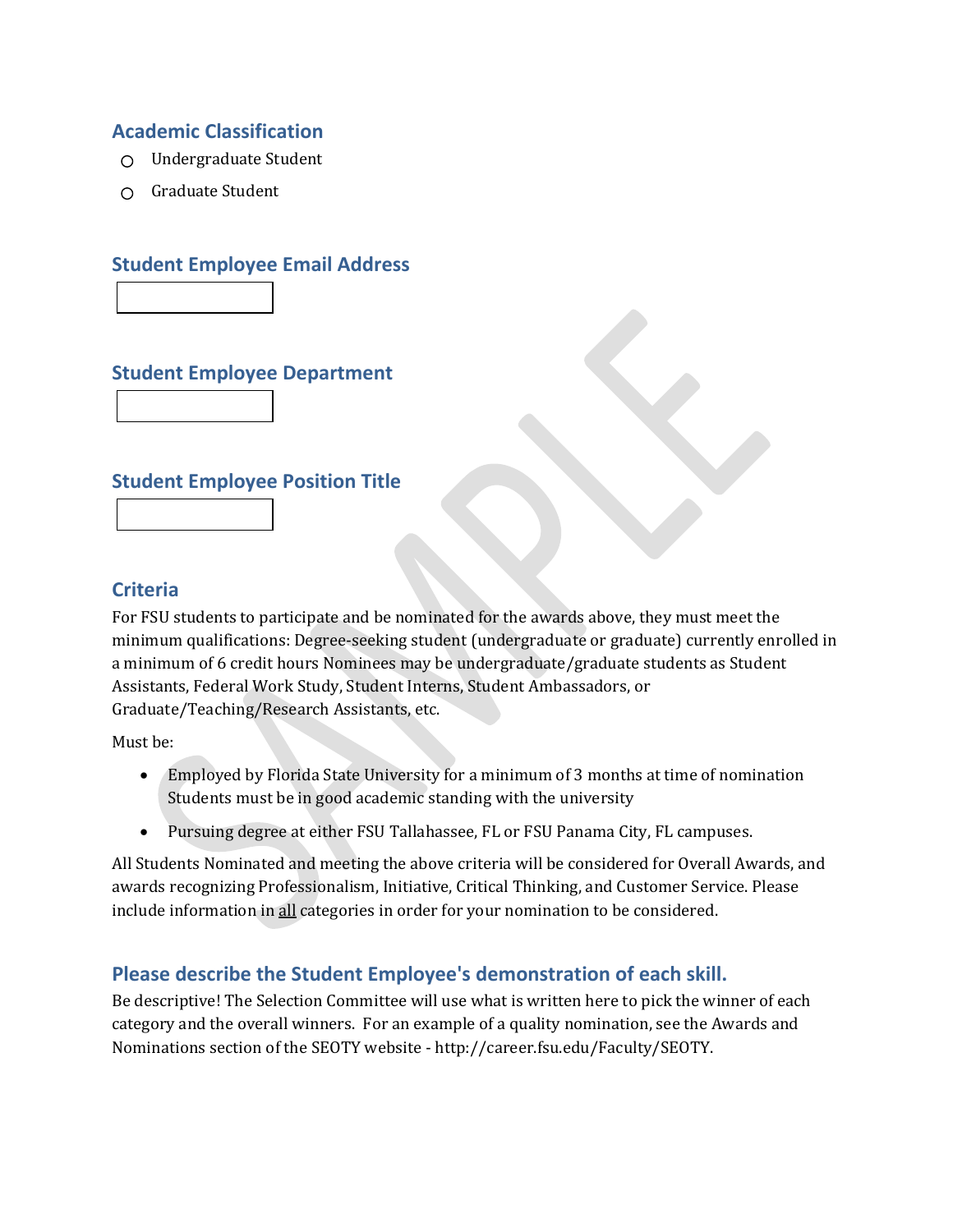## **Professionalism**

Provide an example of the nominee's professional work style and leadership skills. How have they developed throughout the duration of their employment? How have their leadership skills and work style improved the office or department functions?

In any work environment, it is integral for an employee to understand and utilize the technology frequently used on the job. Provide an example of how the nominee utilizes technology to support their work. How has the nominee demonstrated great work ethic utilizing technologies to support or exceed their work responsibilities? How did the nominee use technology to maintain a high standard of professionalism?

## **Initiative**

Provide an example of how the nominee takes initiative to go above and beyond the expectations listed in their job description. How did the nominee see a need/gap, presented a solution and executed it for the benefit of the office, students, or University?

Initiative in the workplace extends into drive for team success in a work environment. Provide an example of a time they took initiative as team player to drive a project or team success. How has the nominee taken into consideration the thoughts and ideas of their fellow employees in order to move the team toward success?